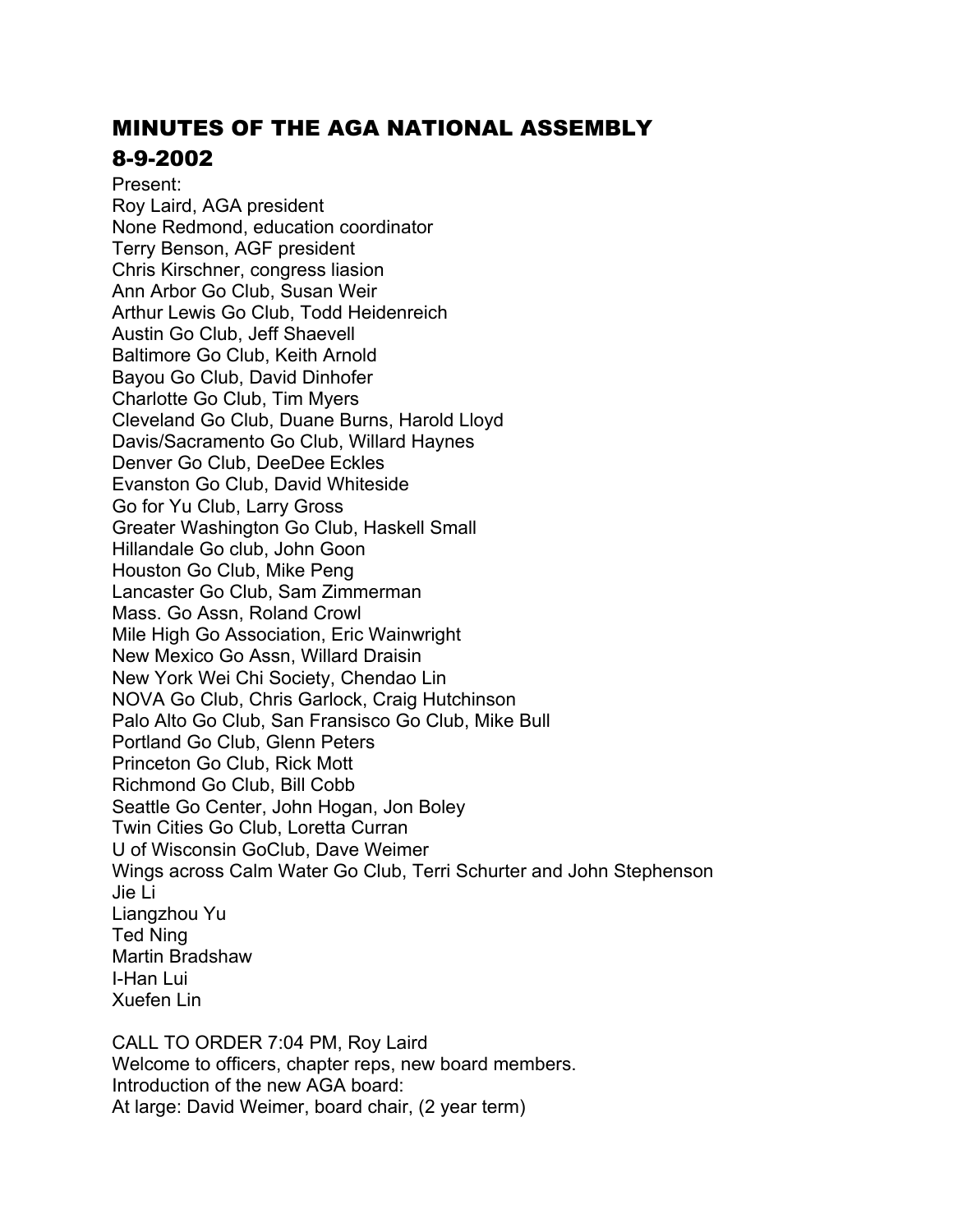Eastern: Chendao Lin (2 year term), John Stephenson (1 year term) Central: David Dinhofer (2 year term), Harold Lloyd (1 year term) Western; Jon Boley (2 year term), Bob O'Malley (1 year term)

The election committee: Sam Zimmerman, Paul Anderson, Chris Kirschner, and Susan Weir were thanked for their work.

The board has met a few times at Congress, have confirmed Roy Laird's choice of new treasurer, Ben Bernstein. Ulo will begin transitioning the job to Ben over the next few months. For the next few months, we will still send receipts to Ulo, until a formal announcement is made that the job has been officially transferred. Many thanks to Ulo for his years of past service.

Also, many thanks to the outgoing officers: Roy Laird, Chendao Lin, Mike Peng, and Larry Gross for all their service to the AGA.

Last year's minutes are approved. Roll call was taken.

### Current officer reports

For officer's reports, attendees were directed to the reports in the annual report. Chris Kirschner, our Congress liaison officer, will be working with Mike Peng to organize next year's Congress in Houston.

Journal report

Journal report from Chris Garlock: We have 4000 EJournal subscribers. We are slowly moving some of these to becoming AGA members, because of the annotated games in the Ejournal.

Of the 1500 AGA members, 1300 also subscribe to the EJournal. The Journal staff met at this Congress for the first time. Daily EJournal reports have been going out during Congress itself. We will be using an email service to automate the process of adding new subscribers.

About 15-20% of Journal subscribers live outside the US, many are Thai players.

#### 2003 Congress proposal

Next Year's Congress director, Mike Peng, made a presentation about next year's Houston site. Highlights include:

-near gulf coast and Louisiana

-served by 2 airports

-All areas are air conditioned, including dorm rooms

-drinking will be OK in dorm rooms and hotel rooms (a Hilton hotel is on-site)

-Houston is very cosmopolitan

-all areas are wheelchair accessible.

-many different cultural and cuisinary venues

-near the space center

Congress 2004 is unsettled. Congress 2005 is proposed to be in Seattle.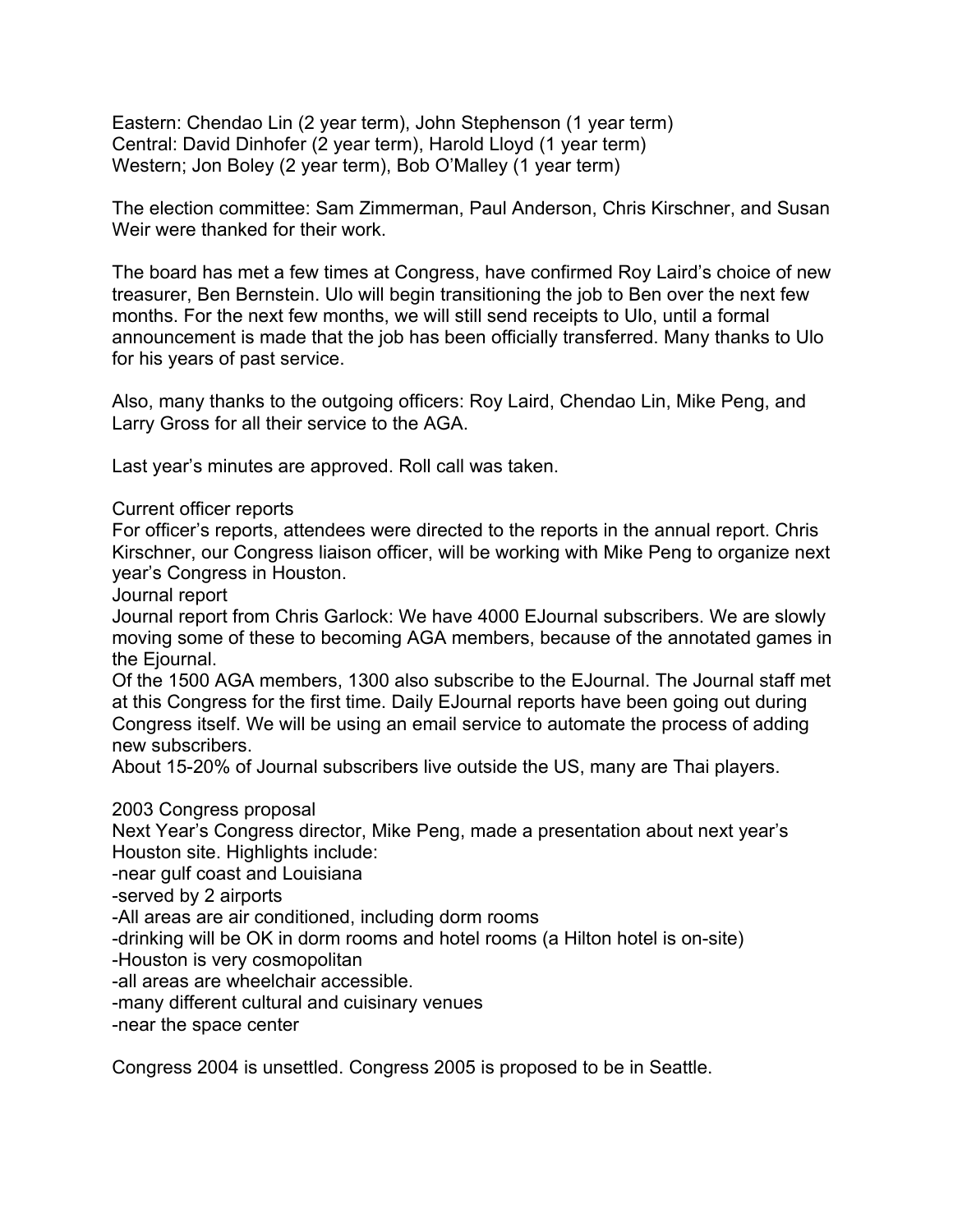Ranking Committee Report: Chris Kirschner.

A lengthy discussion here. The committee was looking at how rank should be used in tournament entry. How do we determine rank- extended play at a particular level? Do we keep ranks and ratings separate? Current rank is used as a 'rating' to enter a tournament.

There was much discussion of implementing a new system of certifying ranks. The AGA would be issuing rank certificates to members. There is no agreement for a fee structure in this process. One view is to charge large enough fees that the certification could be a new revenue flow source for the AGA. Another idea is to figure out what our actual costs are to issue certificates and just charge enough to cover our costs. A straw poll was taken, with 17 votes for larger fees, and 10 votes for cost covering fees. The idea was also suggested of using a two-, or multi-tiered system, where people could pay less for a paper certificate, and pay more for a more elaborate plaque.

-what are our goals, how does this serve our larger goals... are we looking for income, or what is our other goal by having these?

-even Nihon Kiin has had problems with people disagreeing over whether large fees should be charged.

-certification could work strengthening our relationship with our pro players... if rank certificates are confirmed by a US professional. Thus we can help the pros to build their status and careers.

-Chris k - has talked to pros- a great lack of interest, unless some money changes hands.

There was also discussion about what constitutes a ranking in general. Some points: -rankings at kyu levels need not be that conservative, since they are moving up more rapidly

-ratings, not ranks, are usually used as tournament entry level.

-some talk about recent rating deflation. There is no true way to peg the rating system to any absolute standard.

-both the ranking committee and the assembly are widely uncertain exactly what to do here.

-many children are chronically under-rated, and this hurts the ratings of other players. In the case of rapidly improving children, we should take the best estimate of the child's teacher as to accurate rank. There is also provision in the rating entry system to make a person's rating as 'uncertain'. This way, their ranking will change more rapidly than their opponent's.

- our present system disallows any manual adjustment to ranking.

- the rating needs to be internally consistent

-certificates- dan ranks should be conservative, making sure the player has actually reached their level.

-can we create an ongoing discussion, perhaps through email? Chris Kirschner will do this; contact him by email, using his aga email address, or use the ''congress liaison" button at web site.

Chris Kirschner's closing statement- about 2/3 of the committee prefers to stick with straight rating determinants, no cushion factors. Leadership needs to pay attention to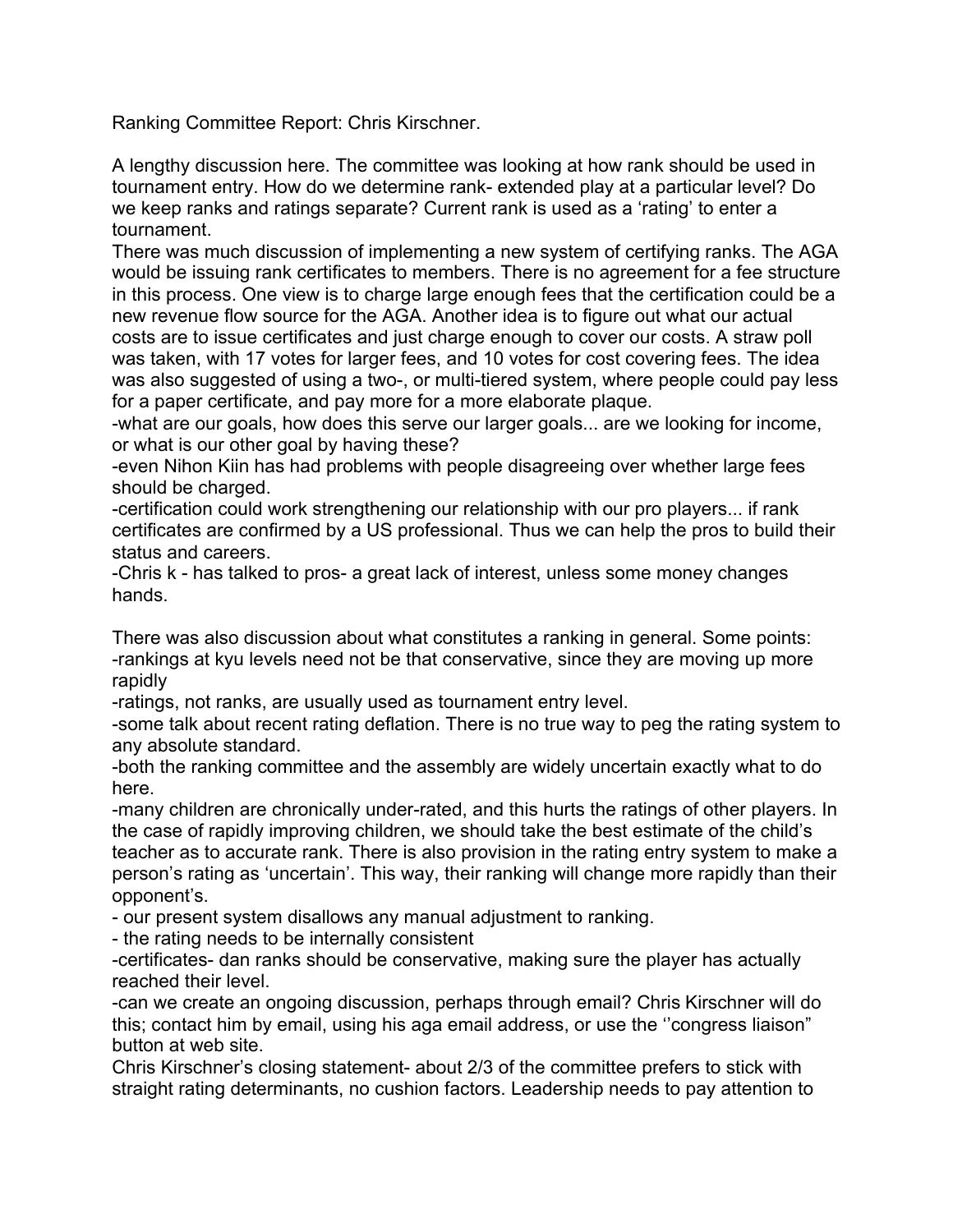this issue, perhaps it should be a focus of the new board.

Report from finance committee

Larry Gross:

A committee appointed last year to look over AGA finances in general. (Chuck Robbins, John Stephenson, Ulo Tamm , and others)

-AGJ: 100% of our dues are basically paying for the Journal, up from 80% in past years. We need to reexamine the AGJ. We are losing money on foreign members because of the cost of postage. Basically, we're not losing, not making money on the journal.

## New Business

Rick Mott: about a year ago, a discussion of overtime methods was begun. There's a chess clock with go features that might be an improvement on our current system. Please join me in an email list if you'd like to join the discourse: rickmott@alumni.princeton.edu.

Terry Benson: AGF report. The AGF spent much more than it took in in donations. Clearly the AGF needs to increase donations. Before, excess congress funds went to the AGF, now they're going to the AGA. How can we can use the AGF and the tax benefits to bring more money into go? Developing chapters, infrastructure, more with children are all areas of AGF support. How can we encourage people to bring more money into our programs, tournaments, etc.

Discussion of the AGF issues was as follows: It would be nice to have a written document to describe what the AGF does, maybe a brochure, better Web site pages would be a plus. Is there a way we can donate on our renewal forms to the AGF? Can you provide us with an annual report of the AGF budget? Also, it is not clear what the distinction between what the AGF does and what the AGA does. A fund raising letter would be valuable. Not only for money, but for general recognition of the value of the AGF.

John Stephenson: the AGF is non-profit, AGA not-for-profit. The AGA has clearer accountability. The AGF has a self perpetuating board of directors, accountability is not on paper. I'm not comfortable with this. Now the AGA can do much of what we originally founded the AGF to do, we need to review this relationship between the two organizations.

Terry - because the AGA is membership based, it is fundamentally not a charity like the AGF. A self perpetuating board is rather common to charitable organizations, the AGF is accountable to donors and the IRS. We can certainly be more transparent, but we are accountable.

## Other topics

About Jim Kerwin and the new projector- opinions about how wonderful to use the projector; truly great, a good investment. Recognition to Bill Cobb as making this happen.

Vendors at congress - perhaps we could do more publicity locally about all the variety of